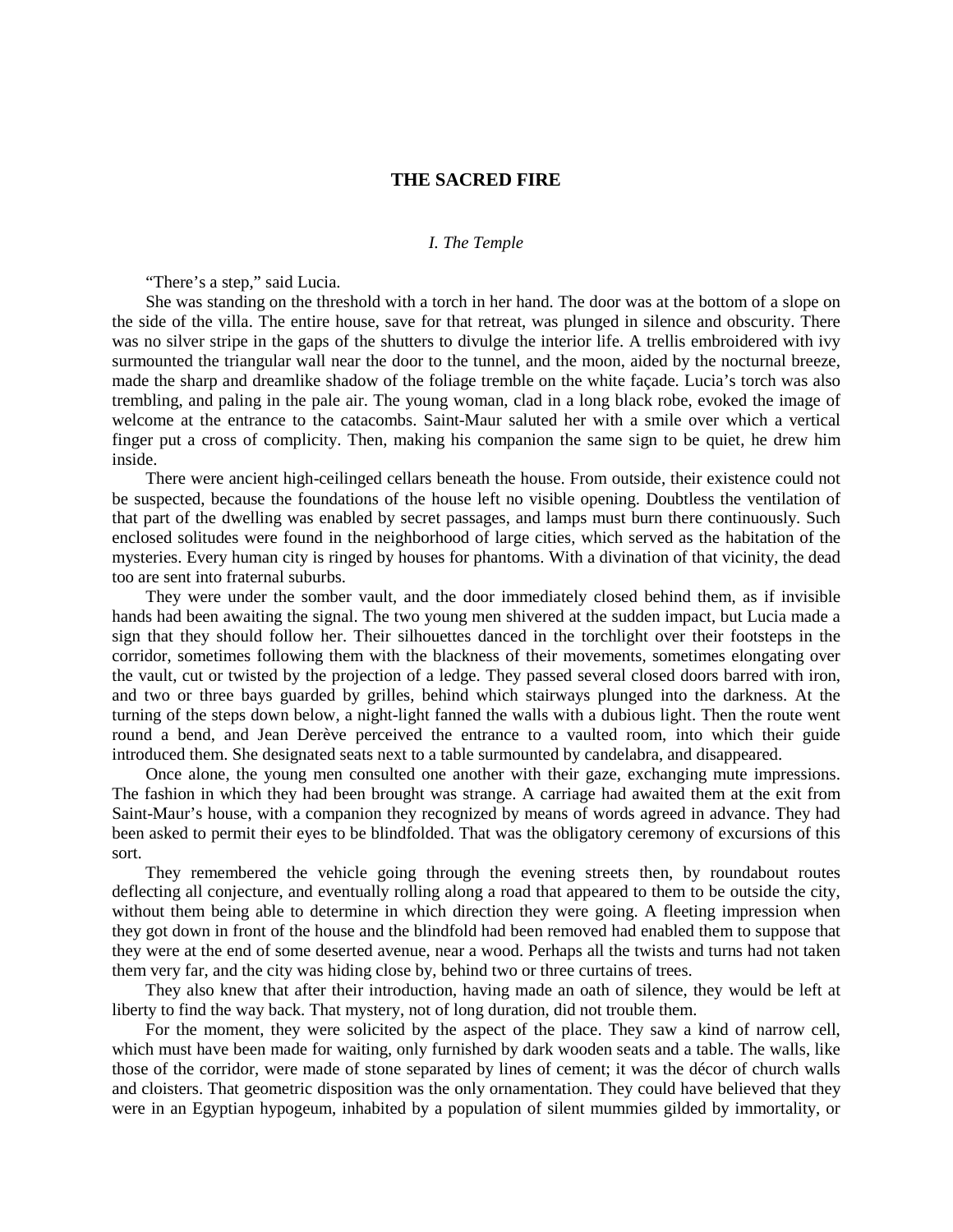one of the chambers located inside pyramids, linked by long dark corridors, over which the mass of triangular granite weighs, while outside were clouds of sand stirred up by the desert wind, the sun and the cries of birds.

There are mysteries that requite lugubrious clearings in the forest, with the rustle of leaves and the pale face of Hecate through the black braches and the frightened howling of shepherds' dogs. Others are celebrated underground, fleeing the gaze of the blue sky, where the intermediation of gnomes or vagabond sylphs is invoked.

No rumor came from the rooms that must be nearby, separated from one another by the walls of the foundations. A few minutes went by. Jean Derève became discouraged. He had only accepted the initial precautions with great difficulty. An anxious desire had caused him, after successive vain experiments, to entrust himself to Saint-Maur. Like many others, he was in search of a formula for life, but his desire had become an impatience. Why were these delays and veils of ceremony always disposed at the entrance to the sanctuary? Would the truth not have gained from being shown suddenly, stark naked? The memory returned to his mind of other initiations whose exterior preparations had only been romantic jugglery devoid of purpose. He did not think that mystery belonged equally to the rites of wisdom and error. It was appropriate that different things had similar appearances, in order that one could employ reasoning.

"We have to resign ourselves," Saint-Maur said, "to finding veils everywhere. Isis is always under the mantle. You're complaining about a darkness whose contrast alone makes light. The High Priest of Jerusalem only entered the Holy of Holies once a year. It would not have been the Holy of Holies if the crowd had had the leisure to penetrate it every day. Think of the cavern of Arabian tales in which the precious gems and sacks of gold are heaped up, the door of which only opens to those who know the magic word.

"You think that deceptive forms have duped us too frequently by their appearances. A fine knight of adventures, truly, the man who is astonished to encounter enchantments, monsters and mirages in the forest, and who would like to see the hospitable threshold of the castle appear at the first bend, without going astray. You know that the chatelaine ought only to be smiling, that the pages ought only to be walking clad in gold and lace, and the brass trumpets ought only to be sounding to welcome the weary and sad visitor whose mantle is torn by all the thorn-bushes. But even if the ritual walls that loom up before you only have symbolic value, they must be accepted.

"The winner of the ancient games penetrated his natal city on his return by means of a breach made in the wall. Honor is signified by effort. Pythagoras spent thirty years in silence and study before being initiated into the Egyptian mysteries. All things differing, one can at least approve of the ceremonies that remind us of the difficulties. Anyway, I can hear voices through the thickness of the walls."

An invisible bay opened nearby, and Lucia returned. She was holding two red cloaks over her arm. The two companions put them on and followed her into the corridor. Other turnings, cleverly adapted into the restricted space of the subterrains, formed a veritable labyrinth, the extremity of which, for the range of voices and light, was a long way from the exterior. A corner crossed showed them, in a square niche in the wall, a statue that they recognized as that of Harpocrates, the god of silence.<sup>[1](#page-1-0)</sup>

Lucia glided ahead of them; her black robe with moving pleats put bat-like shadows around her. One right-angled corridor was so narrow that they had to pass through it sideways one by one. It was a souvenir of epochs in which the research of obscure things had been regarded as a crime and the friends of the occult had been obliged to defend their dwelling. There are images that represent a vanished necessity. Events disappear but forms endure. Many present rituals have that significance.

Lucia knocked on a door that was suddenly perceptible, which had a resonance of heavy wood. It swung on its hinges soundlessly, however. A bright light struck their faces, at the same time as perfumes and the sound of voices, and the visitors had the sanctuary before them.

It was a vast subterrain in the form of a hemicycle, with a much higher ceiling than the corridors. Only a few steps led to the lower level. The entrance on the threshold of which the young men were

<span id="page-1-0"></span><sup>&</sup>lt;sup>1</sup> Harpocrates was a Greek adaptation of the Egyptian god Horus specific to Alexandria; that origin allowed his subsequent association by modern occultists with the supposed Gnostic phase of the Hermetic tradition.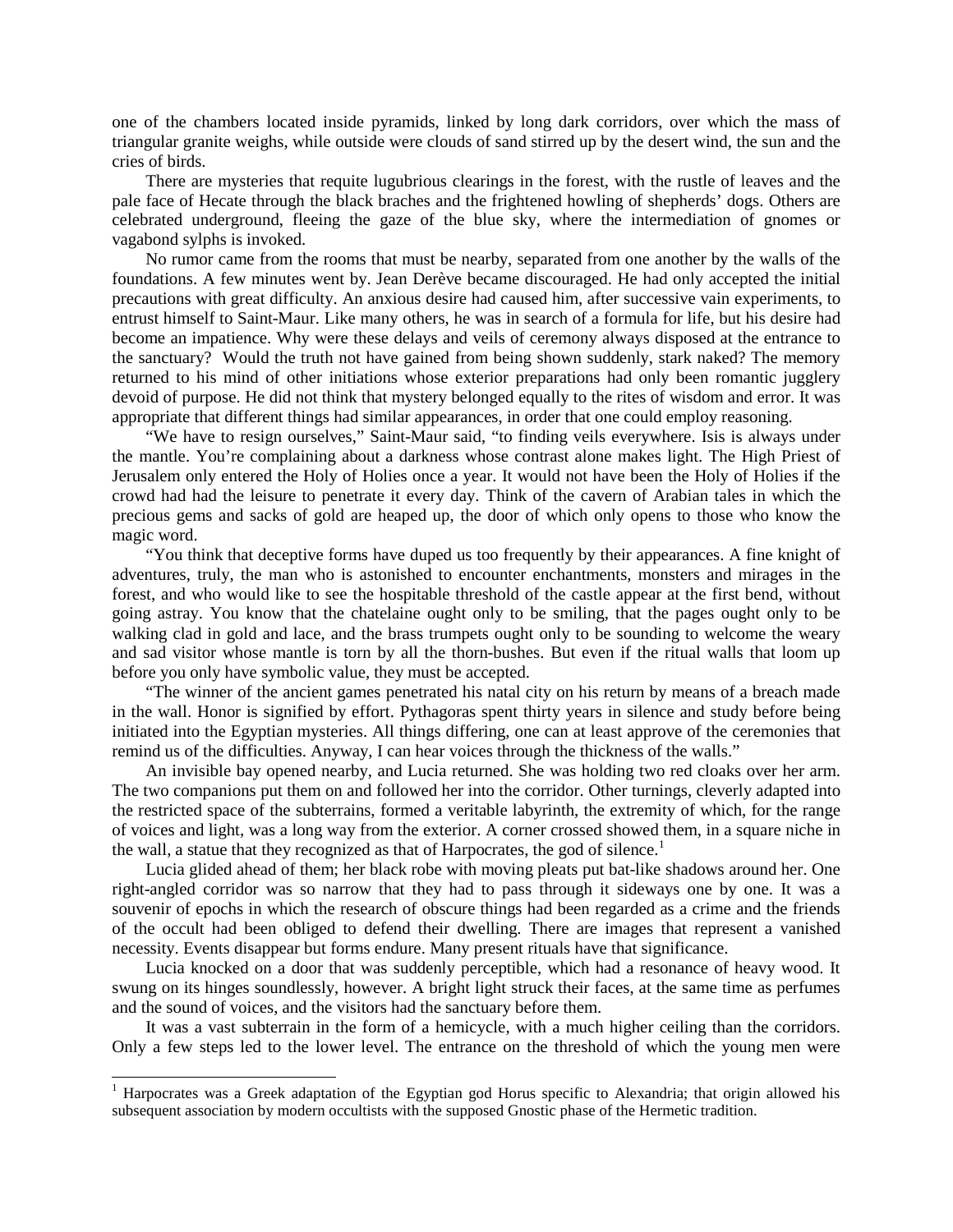standing occupied the left of the diameter. They saw a bare room with the same regular design of stones. An odorous smoke blurred all the details. On each of the five arched walls with apparent ridges that formed the semicircle, wrought iron fittings bore yellow candles. Another, central light was coming from the long opposed wall; Saint-Maur and Derève supposed a hearth set back in its depth from the line.

In the low middle of the room, gray swirls of perfume were tinted with red light, rising like an exhalation toward the ceiling. The latter, posed over the bare walls, was painted pale blue, on which faint golden figures—lines, orbits and spheres—depicted the various systems of the world, with planets and comets, according to Copernicus, Ptolemy and the primitives. Around the subterrain men were standing clad in cloaks similar to those of the visitors, who remained on the threshold, somewhat nonplussed, awaiting a summons.

One member of the audience separated from the semicircle, conferred momentarily in a low voice with someone who could not be seen, hidden by a projection of the wall at the top of the staircase, and then came toward the young men. His face, like all the others, was almost entirely hidden by a vast hood, which the two newcomers did not have. There is no impression more anguishing than that of finding oneself with one's face uncovered, in a gathering of unknown and dissimulated persons.

The greeter, once having reached the highest step, said: "You do not know us, but we know you who you are. Before it is permitted for you to witness our sessions, swear to keep silent about everything you might hear and everything you might see. We shall leave you to return to our midst or to leave forever, as you wish. Everyone decides. But if you leave, you must forget, and never take the road that leads here with a profane. Make the oath.

"By what is it necessary to swear?" asked Saint-Maur.

"By the goddess."

They attested to the goddess that they would keep the secret.

The introducer took them by the hand and led them down the steps. Then they were taken to the center of the assembly. A man with his back turned to the hearth was in front of them, and in shadow, but the light was behind him, so he symbolized the obscure conductor toward it.

"What do you request?" he said. His voice was clear with a resonant timbre, enabling the supposition of a young man. His tone was reassuring.

Saint-Maur, instructed in advance, spoke first.

"We request the light."

The interrogator added: "What do you know?"

"Our ignorance," said Saint-Maur.

"You will still be ignorant, since you are human, and for humans, to understand is to be brought back to humanity. You will still see with your eyes and you will hear with your ears. No one can even conjecture what things are in themselves. In order to know them in their essence, it would be necessary to be at the center of everything and each individual thing in particular. Have you even penetrated the nature of your soul and its place in infinity? But there is no real center. The true world only exists in the vision of an intelligence; enable your mind to become a center. You will have found the absolute when you know that everything is relative and you know more relationships.

"Forms are held together and summon one another by a mysterious bond. The universe is like a sumptuous fabric. As soon as one seizes it, it unfurls entirely, embroidered with signs in gold and crimson. You will never lift, even in moments of ecstasy, the sacred veil of Isis, but you might surprise, at any moment, a different movement of the goddess and find her present everywhere. The name under which you worship the universal law is unimportant; it has no name and no face. The supreme thought that is manifest will only ever exist for you in its manifestations. The sole objective of science is to attain unity.

"The value of the word is purely that of a symbol. A sign of the identical unknown that we perceive in everything, it marks the front with a emblem that reminds us of that identity. Seek to know the laws, instead of asking in a puerile manner whether their creator exists, and under what form imitative of human form, and whether his name is Zeus or Jehovah. Astronomers know that it is only for us that the stars are named Aldebaran, Cassiopeia and Sirius.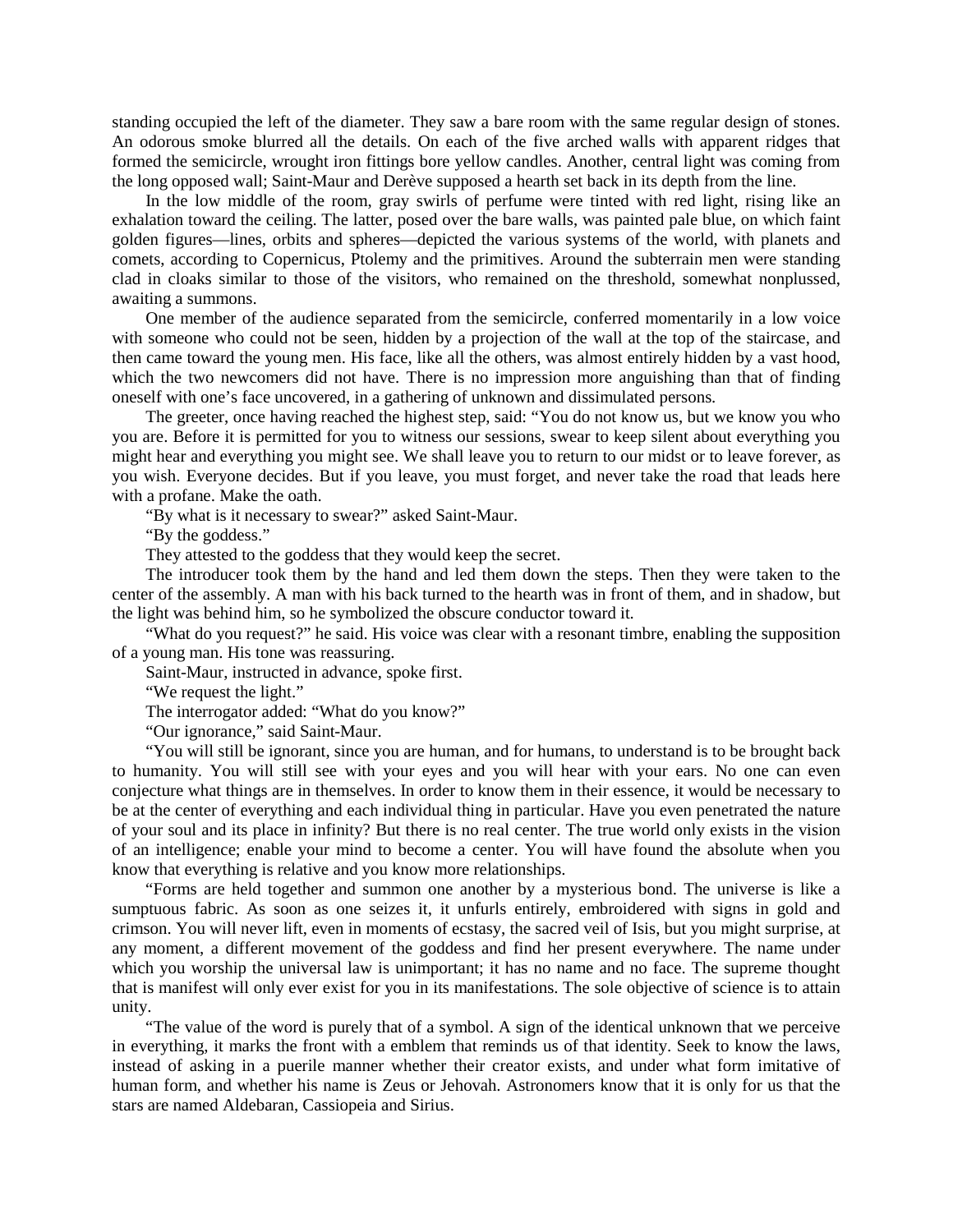"That is why you must refrain from mistaking the formula of our research for a reality. If anyone tells you that we worship fire, believe it, while not believing it. You are in the sanctuary of the most ancient religion. It is the one from which all the others have come. They have preserved some of its rites, mingled with crude and new superstitions, but all flames and all candles are lit at the same altar. We have chosen the symbol that appears to us to be the most venerable and the best. In order to speak to humans it is necessary to speak human language. All things are signs, however, and signs of other signs. After having seen, you can only conjecture."

The man who had spoken appeared to be the high priest, or at least the initiator. When he fell silent, all the members of the audience sat down in chairs, the high backs of which bore figures engraved in the wood. They were arranged against the wall; the assembly thus formed the magical semicircle. The high priest occupied the center. The hearth was now visible in front of which he was standing: a vast niche hollowed out in the wall, arched in form, floored with paving stones, with a flue above it.

The flames of the burning wood, almost a furnace, shone violently, The pellicle of gray dust, the image of cooling stars, did not have time to form over the ardor of red embers. A perpetual breath of air stimulated them. To each side of the hearth, on the wall of the room, there were two fountains with the heads of chimeras in green bronze, to pour water into two round stone basins set on the floor. Everything seemed made to be interpreted.

The assembled audience no longer formed a perfect circle. That is a figure that represents the absolute, and the most fortunate image by which we can express our impotence to express it. However, like all definitions of the world or of God, it is a sterile formula. One cannot enclose being—or, to put it another way, becoming—within a closed line. Circumference indicates repose and achievement. Life is movement and perpetual exchange. But the semicircle preserves the possibility of the beyond. It is continued by two parallel lines that extend into the distance and whose appeal is prolonged to the limits of supposed space. And if we are, in our inferior nature, the reflection of a higher nature, as Plato thought, the semicircle aspires to completion by another, actual or created by us, but situated in infinity. The focal point placed in its axis is also the reflection of another focal point.

Those thoughts were engendered, confusedly, in the minds of the visitors. They had the impression of living, momentarily, in a milieu haunted by symbols. But symbolism is all of literature, all of art and all of religion. It is the reduction of things to unity, the discovery of the same rhythm in the diversity of planes. Christ only spoke in parables, and everything is similar. The secrets of ancient science and magic are enveloped in legend, like transparent veils. Great poets are those who encounter unexpected and accurate images—which is to say, new relationships.

The décor differed here from the usual banality, or rather, it had the perfect banality that is a harmony. Only the red cloaks, the color of which was a natural concession in the sanctuary of fire, put a romantic note into that discreet concert. Jean Derève evoked other séances. He reviewed the various initiatory interiors previously traversed, in which the cult of Isis, as well as that of the Great Architect, $2$ was adorned with faded garments and cabalistic figures in gilded cardboard. How many temples had the sole aim of permitting the priests to live on the credulity of the fervent! He remembered naked swords crossed over the heads of the audacious, and Hebrew words pronounced on the threshold of equivocal sanctuaries by people so ignorant that they pronounced them purely because to them, they were Hebrew.

But perhaps, he thought, sadly, that was the foundation of everything, and images are always required to amuse the human child; the most delicate require more artistry in the line and the color.

Meanwhile, the high priest continued:

"Do not form a judgment of what you have seen before having meditated. All forms can only suggest, without representing, the unknown gods. The mages of all times have sought the unique principle. Some have believed that they had found it, and the result as the same, for the truth is revealed under one or other of its appearances to those who invoke it with a pious heart. There is no futile prayer, and sincere errors are errant on the route of the absolute. The act of faith to the veritable deity is

<span id="page-3-0"></span> $2$  The Great Architect (of the Universe) is the deity of freemasonry, within which tradition Martinism and modern Rosicrucianism evolved before separating therefrom.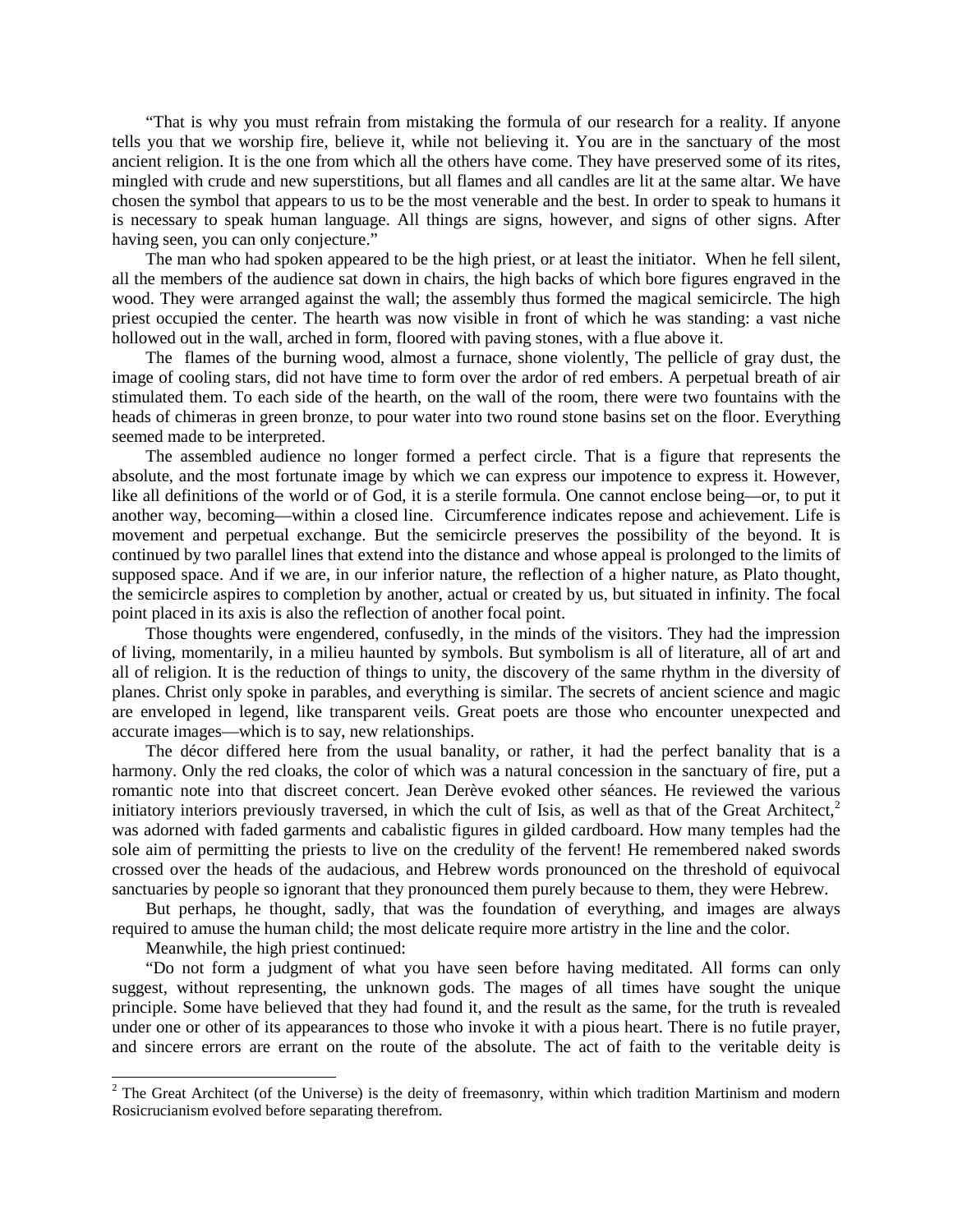composed of multiple invocations to all strange idols, and the name of the Supreme Being consists of the numerous syllables that denominate the numerous false gods. That is why, and to appease the secondary demons as well as the transitory powers, we have accepted as a departure the rite of the four elements. The quaternary is sacred. What does it matter whether we address our preliminary homage to mobile water, with Thales, to subtle air, with Anaximander, or to the earth, mother of humans, since everything is resolved in fire. Worship with us the four elements."

Immediately, the faithful rose to their feet and started to march around the room, stopping at the third circuit. One of them went into a neighboring room to fetch a light column whose superior tablet was broad and covered by a black veil. The irregular pleats of the veil hid objects of worship.

"This black veil," said the High Priest, will be for you the somber chaos in which all the elements are buried. What a powerful hand it required to bring them out of primal chaos!"

He lifted the cloth, a cup appeared full of water, which was water, a vase full of salt, which was earth, and a rose, to signify the perfumes of the air.

Then everyone remained silent. The High Priest had thrown the veil into the hearth. The elements were created. The somber object flew away into the chimney like a crimson flag. There were a few minutes of slight anguish. Then, slowly, in the calm air, a voice rose that appeared to come from the depths of the earth. Afterwards the accompaniment of an organ also very distant, commenced. And, changing the words in a minor key, the subterranean voice pronounced the orison of the water elementals:

*Masters of the ocean and all the shores Who hold in power the moving ground of the waves, Kings of caverns, the rain and clouds Whom spring summons to the doors of enclosures, You who come to open the source of springs, And fecundate the bushes and the powerful oak, Enabling to circulate in the network of veins The limpid water changed into their sap and blood, We here salute your magical power, And your voice speaks to us with the sound of great waters, But we also understand you in the music Of the summer spring that cradles the birds. Heights that reflect the profound immensity, Depths that exhale you into the heights, Give us the true sense of life and the world In which eternal exchange is the true creator. Pour into our hearts the love of sacrifice, In order that, having become better and wiser, For the divine redemption of error and vice, We can offer you water, blood and tears*. [3](#page-4-0)

The voice fell silent. The hierophant took the cup and poured a few drops of the ground, in libation. The cup passed from hand to hand, until the last. It was replaced, empty, on the sacred column.

Meanwhile the organ rumbled, and the sanctuary was surrounded by a tumult similar to that of great waters. The voice rose up again, but it appeared to be coming from a profound retreat. It was the earth elementals that it invoked:

*O you who haunt the human vault beneath our feet,*

<span id="page-4-0"></span><sup>&</sup>lt;sup>3</sup> The four parts of this invocation had previously appeared in the literary section of the November 1900 issue of *L'Initiation*. A similar ritual is described in Victor-Émile Michelet's "Holwennioul," published in his occult periodical *L'Humanité Nouvelle* in 1899, although that ritual also includes the swords treated dismissively here.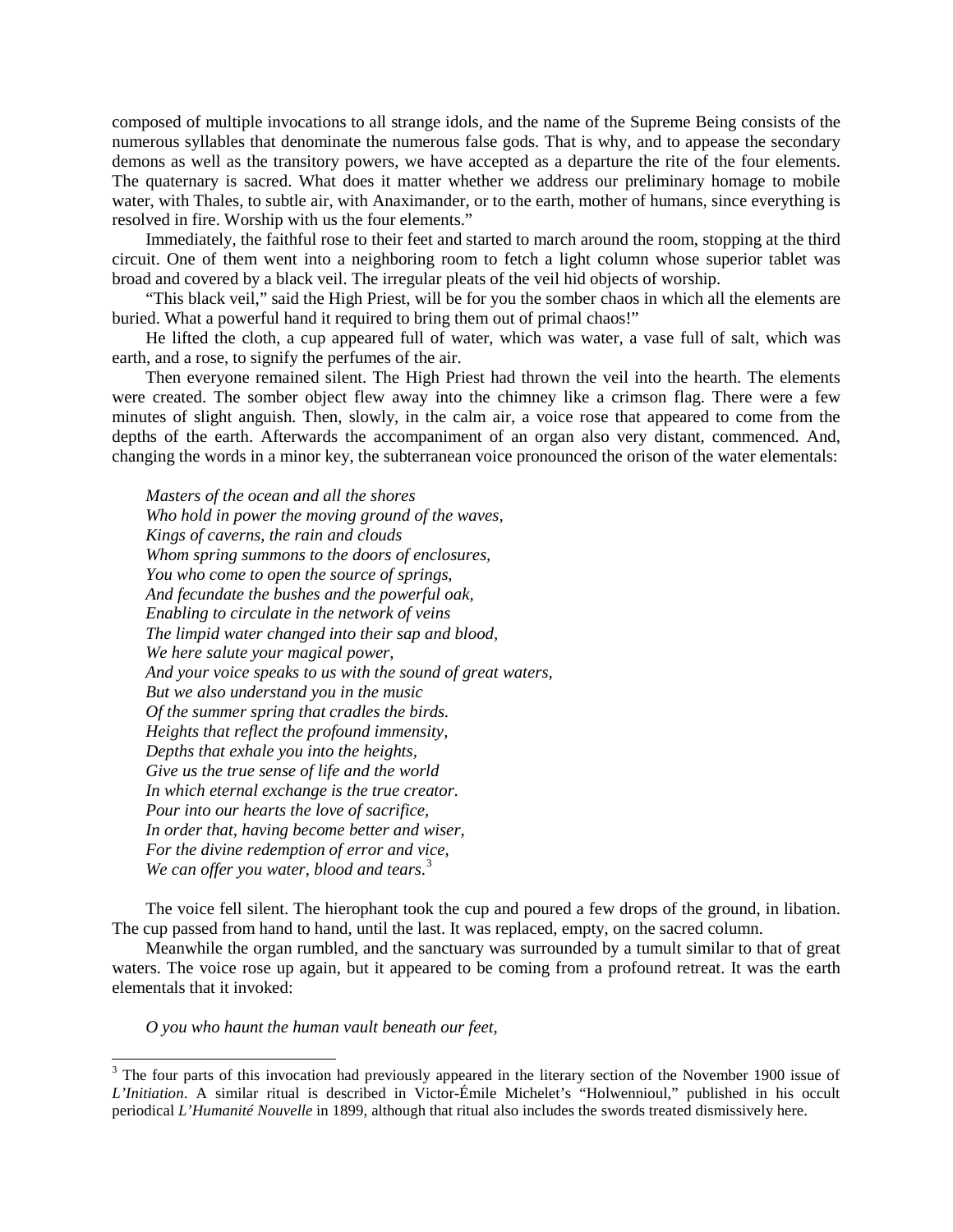*And make it tremble over its profound gulfs, In the name of the seven torches of the sovereign night Lead us toward the light of which we dream. Reveal to our eyes fixed on the mystery The lost talismans of the holy city, Which you keep hidden in the bosom of the earth Under the seal of silence and obscurity. Master of nocturnal laborers whose task Is to reunite the gold of the dispersed veins, As soon as we have labored relentlessly With the sure hope of being recompensed, Magnify our hearts for future labors, You who inspire us with the occult and its desire, And who wear, reigning over obscure splendors, The sky on a finger, like a sapphire ring*.

As he had done for the water, the priest lifted the vase, took a grain of salt and placed it on his lips. The members of the audience did likewise, and the voice continued, imploring the elementals of the air:

*You whose breath creates and destroys all form, Spirit who travels borne on the wings of the wind, Your respiration populates enormous space, Life is like a shadow to your moving gaze. You guide, alternated beneath a magical power, The ravens of night and the doves of day, Enable, with the light of your mystic soul, The breath of amour to penetrate our depths. One day, to the eternal movements of this world All wanderers will be encountered by others, And, dreams mutated into profound verity, Roses will grow on the branches of cypresses. Like shipwreck victims battered by the tempest, We are struggling in the horror and error of dusk, But our hearts have known the preparatory calm, And the dawn is as odorous as a censer. Vast sigh that silenced the ancient creator, Mouth of shadow exhaling the eternal mystery, By means of perfumes, colors and music, Baptize us in the subtle and fraternal air*.

Everyone respired the rose. The sacred objects were taken away; the assembly formed the circle again and, all is members prostrate, listened to the orison of the salamanders, the demons of the inferior fire.

*Eternal, uncreated Father of all things, Whose triumphal chariot rolls over the world, Real fire of Eternity, Cause of causes, Inspire us with the prayers to be offered to you. The throne where you sit dominates the expanse, Nothing escapes the immense gaze of your eyes. Every word pronounced is heard.*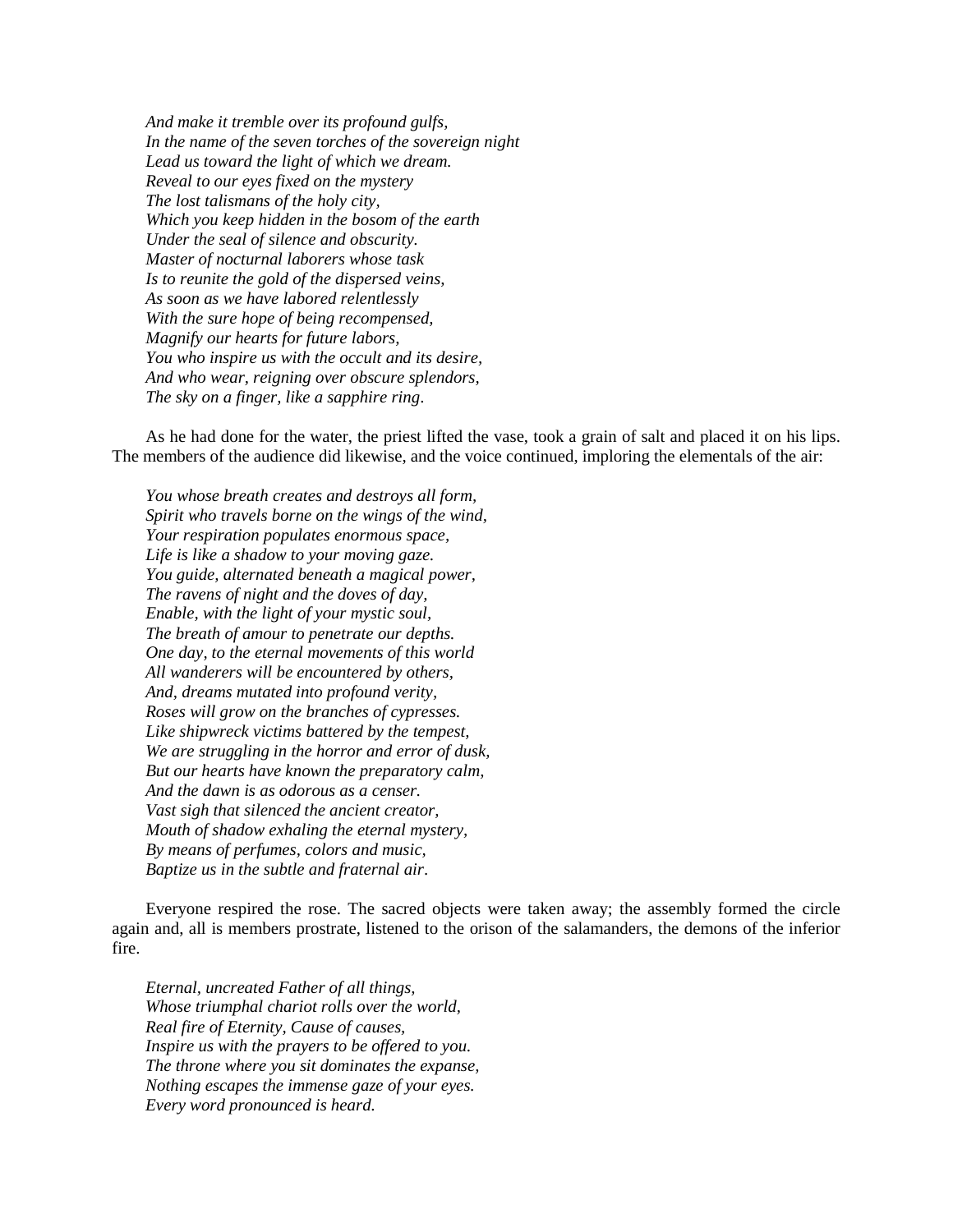*Grant our prayers, you who hide behind the gods! Compared with your splendor, the stars are mere ash, You shine in the height of the sky as within us, Into our obscurity deign to send down The light of which the suns are jealous. Reign over us by means of heat and light, Cold shadow is the mortal sister of the void, Every ray surging from the primal source Creates a new world in the gaping abyss. We know that from your unique power are born Souls, desire and amour, the golden torch, Beneath the vain formula and the ancient image, It is always you that humans have adored. All the sacred mantles are only shrouds In which resuscitate form and the only God, And lamps are on the threshold of various sanctuaries, As witnesses of the true worship, that of fire*.

For it was appropriate to invoke the supreme element with more solemnity, and to implore it first in its humblest manifestation. Terrestrial and perishable fire, to the surveillance of which the salamanders are appointed, is only the least reflection, in the distant obscurity, of the immortal and primitive fire. The latter respires the infinite. On the road that leads to it, as the highest image visible for us, is the Sun.

And that was the prayer to fire. The same servant stood up, and went to take from a cupboard firmed by a hollow in the wall, a red book, which he brought piously to the middle of the room.

He deposited it on a light and high table and opened it. The letters were black, arched in form. The yellow paper was tinted with nuances in which the appearances of smoke and flame were recognizable. The reader chanted:

"I salute you, Ignis, Agni, lamb of fire, Ormuz. Osiris, Mithra, who are manifest by way of Yama, the thunder, and by way of Athene, the lightning. Father of Phobos and Hephaestos, it is to you alone, under various names, that humans render homage, to you alone, O our god."

A response ran through the religiously attentive audience:

"*Soli deo, deo soli*!"

"I salute you, you who are born and die at the solstice and emerge from the sepulcher on the third day, Adonis, Adonai, Jesus, god of the pyre and the cross. Merciful and cruel God, Moloch requiring victims, brazen bull with ardent flanks, eye that shines at the center of the triangle and flame that it summarizes, angel that appeared in the bush. I shall turn my gaze toward the Orient, where you triumph incessantly, and from which you rise toward the zenith, to succumb in the Occident. By your fall, the glorious sea is illuminated in its depths. The glaucous and somber populations that its abysms contain, have your revelation every evening. On your sparkling tracks people and humanity go.

"I shall turn my eyes toward the Occident where you flee in order to carry life beyond. The watchers look out for your approach, and the mountains are crowned by temples consecrated to you, O Helios, Saint Hélie.<sup>[4](#page-6-0)</sup> Rising sun, surrounded by a cortege of hours in roseate robes, pouring flowers of joy from their hands. Flame of the heart above the earth, lightning-flash, star in the sky, fire that consumes offerings and divine fire that receives them, shadow of the ineffable cause, blinding for mortal eyes, you who are born of two mothers and who have your cradle for a tomb, it is in you alone that we ought to believe and to whom we should sacrifice; to you alone, O solar god!"

The voice of the recitation was impregnated with fervor. Then it fell silent.

<span id="page-6-0"></span><sup>&</sup>lt;sup>4</sup> The reference is not to Saint Hélie of Lyon, but rather to the Abrahamic prophet usually known in English as Elijah, sometimes called Élie or Hélie in French; the author prefers the latter term in order to forge the link with Helios.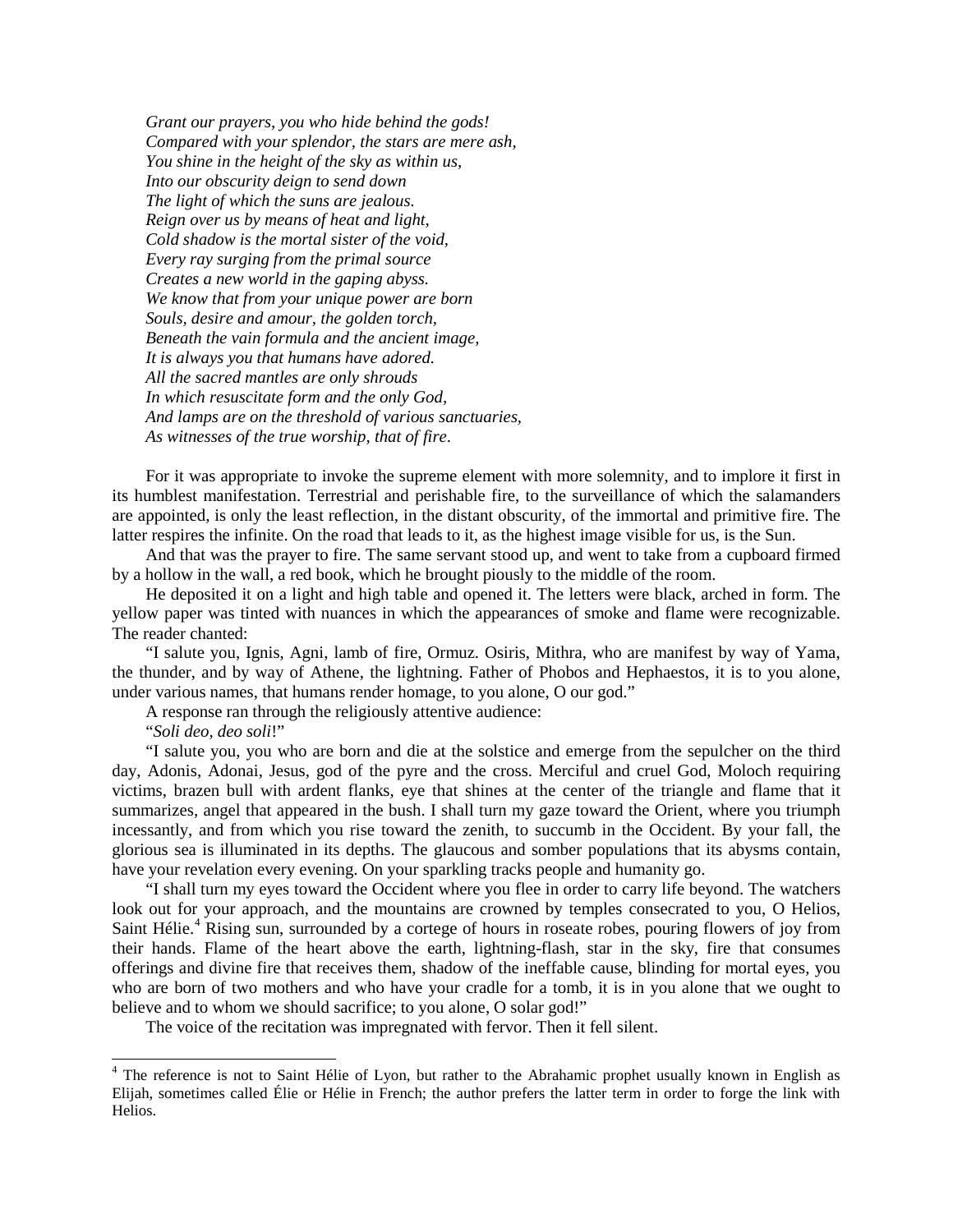Perfumes poured from bronze cups over the red embers emerged slowly in dense white swirls of smoke, toward the vault, like the columns of an unreal temple.

A different voice continued:

"And I salute you also, among humans, the discoverer of fire, Prometheus!

"What unjust forgetfulness spreads its shroud over you, father and creator?

"It was a crime to want to posses the god, Had he truly made humans in an hour of wrath, that he was irritated by your theft? But bow down before his jealous fury, for he has allowed you to keep the shreds of the mantle, crimson and gold, that you stole. Everything that he wants is just and good. He has not chained you to your rock for eternity. The thrust of the sword causes a spark to spring from the rock, and you climb up again toward he gods to perpetuate your memory by means of the lamps that watch over the various altars. True Adam, you rediscovered the sacred fire lost by the first Adam. It is your story that all the sibylline books contain.

"O Prometheus!

"We have been the slaves of the clouds and the wind. Do you recall human life before the invention of fire. But he came to soften the curbed forms of iron for weapons and the plow. The earth gave wheat. Flame hollowed out trees and the first ship floated. Let it cry humankind! It conquered the face of night. When the god disappeared in the decreasing crimson of the horizon, having become blue again, instead of invoking the pale moon or obscure goddesses by means of incantations, we stimulated, in order to render homage to him, the shining shadows of the sun.

"Lamp!

"Vacillating torch of the miner who plunges, by way of sloping subterrains, into the region of heavy air.

"Lamp of the laborer curbed by night over the blank sheet or the page of a book; the light is in his soul as well as around him.

"Lamp of amour that fearful Psyche approached to the unknown!

"Spark come from above, what poet of works in the fabulous vanished night pronounced the breathless emotion of the first undulation of your blue flame?

"Glimmers of summer hidden in the hollows of old trees, from which we make them surge forth, like ancient shepherds, by striking two white stones, enabling the nymph with the golden hair to appear from the centenarian oak.

"Take homages in your hands, like garlands of red roses, and rise again toward the solar god."

Silence reigned again; but it was troubled. Indistinct noises were coming from the door. Moans and sobs were heard. All of them directed their gazes toward...

"The adoration of fire," said a voice.

The perfumes of cups flowered myrrh and aloes. An odorous smoke misted the room and oppressed hearts. The torches gleamed beneath a veil. A religious torpor almost suffocated the members of the audience, and in the atmosphere, in which red and fleeting gleams enlaced, fatigued eyes were ready to see the strangest forms, by means of the fantasy of evocation.

Meanwhile, the sobs continued on the other side of the wall. They were mingled with ecstatic plaints. A new pity seemed to be begging to be received. The High Priest headed toward the entrance and the visitor.

The door opened, and a man appeared: an old man with twisted limbs, a grimacing face furrowed by deep wrinkles, he evoked the supreme limits of age. His appearance was sudden and bizarre. A black robe with wide sleeves, secured at the waist by a rope, dressed ineptly a dwarfish and disproportionate body, with an enormous had covered in gray hair. One might have thought, on seeing the gaze of his green eyes, that he was a veritable gnome emerged from some fantastic realm. It is certain that envoys from the neighboring world live among us. The entire person of the old man inspired alarm.

He was seen to descend the steps jerkily, hopping from one foot to the other. He could not aid himself with the walls. His hands were hidden over his breast by a flap of his robe. With crawling movements, turning from one side to the other, he came all the way to the middle of the room. Each of his movements was accompanied by the same sobs, marks of madness of emotion. Suddenly, however,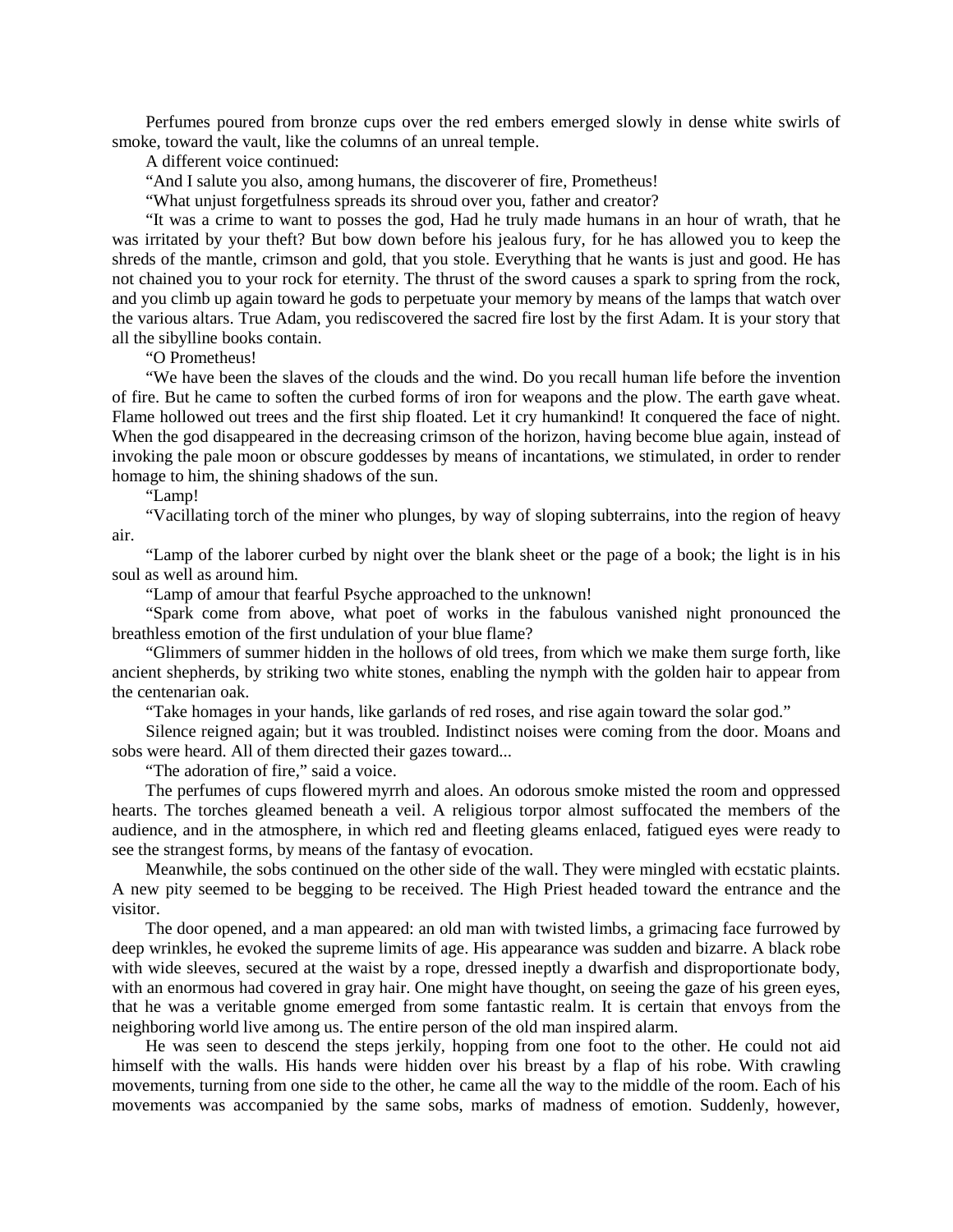having reached the center of the curved line formed by the initiates, as if at a real focal point, he straightened up and was almost august. His arms were disengaged from the folds of the robs, and the young men perceived a small object shining on his hands, raised and joined.

In the midst of bewildered starts and acclamations, Jean Derève, aided by his companion's smile, sensed present impressions fusing with a vanished memory. He knew the talisman that the clenched fingers were holding aloft. Curious about occult things, he had been amused by the story, as a poetic legend; but he had to believe it now.

No jewel approaches for beauty a fragment of an ardent furnace. Red is the color of blood and life; but precious stones are like dead beauties. If fire did not pale and fall into ash, if it could remain as it is in the heart of a hearth it would be the most splendid of rubies. No rajah of fabulous India possess anything similar in his treasures. Tradition requires the existence of that impossible jewel to be accepted.

A mineral whose nature could not be precisely determined served as a pretext for all that worship, and its mysterious nature was not in contradiction with the new suppositions that stupefied science sees realized every day. The properties of substances differ. That means that each contains and reveals a form of energy. Some are luminous. Others can, with brightness, produce a constant heat. In the midst of adorations and ritual precautions, they kept the fiery stone discovered by a Bohemian, whom the poetic imagination had made into a messenger of the sun. For, with the brightness of the most beautiful rubies, it was also a perpetual ardent coal. It burned without being consumed, and it redness, which passed from vivid to dark, for the various joy of the eyes, was not a deceptive symbol. Visible Fire, at its approach all hands, including those of the most pious, became profane. One could no more grasp it than a firebrand. It was intangible, like flame, lightning and mystery. That is a religious quality, for our corporeal person. And certainly, with the love of the extraordinary that is human, such an object can sustain astonishment better that fetishes of wood or stone. It has not always required as much for people to make a god.

It could be compared to the philosopher's stone, or the ember placed by an angel on the lips of Moses. According to the legend, the talisman had been conserved in a sanctuary in India, sheltered in a hollow granite container sculpted in a triangular form to signify the pure fire represented by the pyramids, and then, after several voyages, transported to Europe. A faithful follower, doubtless one of the last descendants of Asiatic worshipers, a guardian of the occult tradition, jealous of exposing it to the gaze of his brethren and of making it the occasion of ceremonies, had undertaken to set the jewel in a metal bezel. It is appropriate that every idol can be presented by the priest above the prostrate crowd, to receive prayers and vows. The discovery of a metal capable of retaining the stone without being damaged by the contact had demanded patience and an entire lifetime. Now, the man to whom its pious care was entrusted elevated in his hands a light reliquary, from the heart of which it cast its durable fires around. But by virtue of keeping the talisman captive in its metal circle during the hours of religious penalty, the hands of the worker, gloriously burned, were deformed and mutilated. It was said that they could no longer serve any other purpose than holding the reliquary in a definitive grip. Black and twisted, they retained the indestructible marks of the wounds made by the god.

Meanwhile, the uninterrupted groans of the old man were mingled with the invocations of the entire audience. Some, standing in various parts of the room, in ecstatic poses, seemed to be challenging the idol. Others, fallen to their knees, their heads buried under their cloaks, were sobbing hectically. Appeals in all languages were overlapping, for there were doubtless initiates in the modern city who had come from the most diverse regions, united by a common faith.

The scene became tragic. The red smoke undulated, making bodies appear, at the whim of the flames, in strange attitudes, like the forms that one dreams for a subterranean inferno. The High Priest remained motionless, sitting in his chair in the middle of that human swell, his eyes on the stone and the old man. He represented, in a fleeting vision, the bleak master of the Sabbat seen in ancient prints, his hand on his chin and his elbow on his knee.

The young men, nonplussed, and understanding that those men were unaware henceforth of the presence of strangers, feared some unexpected development. As they took refuge by the door, it opened slightly, and the silhouette of Lucia made a shadow. She beckoned to them from outside.